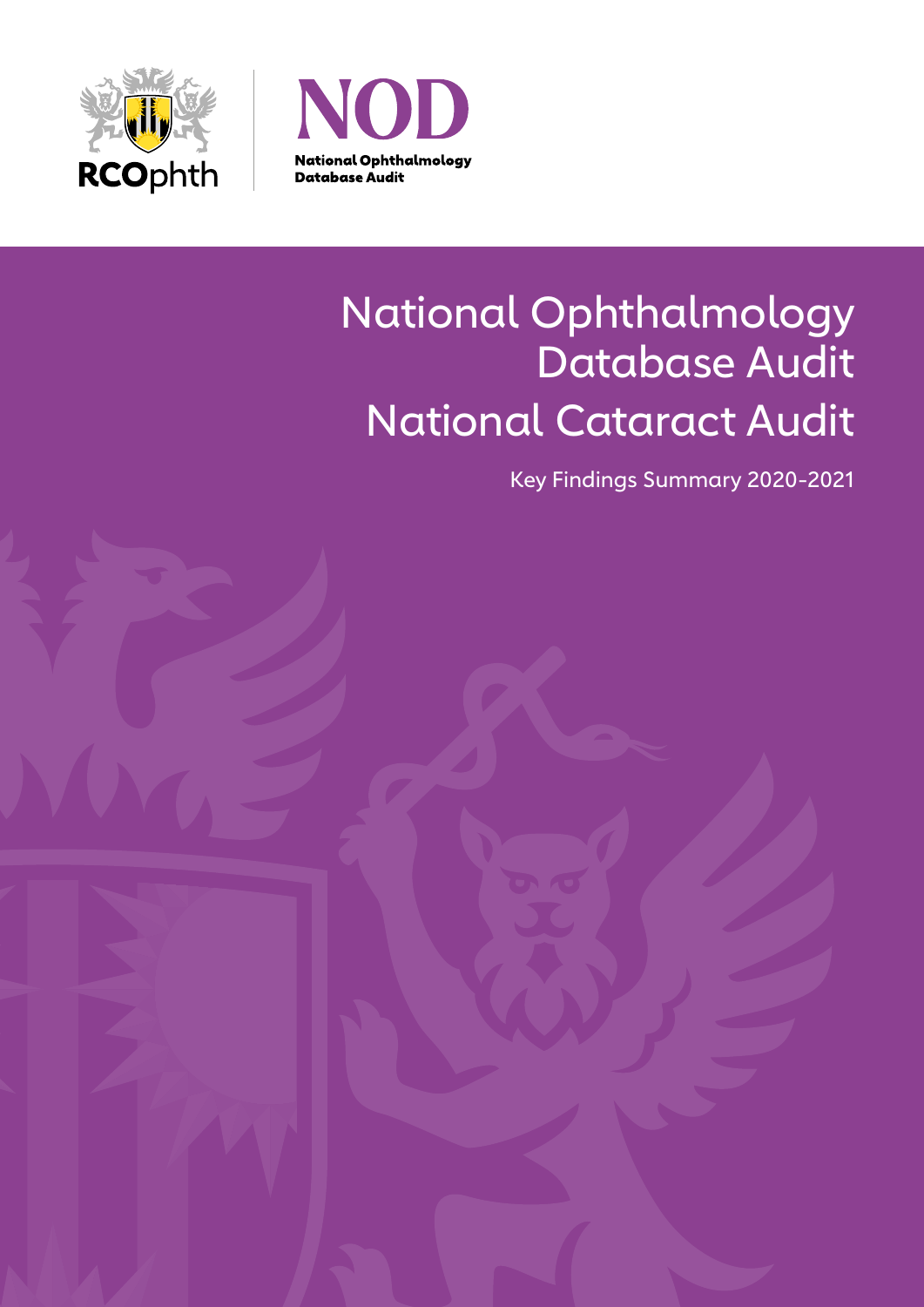# Key findings

#### **National cataract audit**

Data was received from 134 centres as the cataract audit continues growing each year. With >70% participation, the RCOphth NOD Cataract Audit is now included on the Quality Accounts List meaning all NHS Trusts in England are required to participate or justify nonparticipation (e.g. due to nonutilisation of ophthalmic EMR) in their annual report to the Secretary of State for Health.

Following the Paterson Inquiry, surgeons undertaking private practice are mandated to provide audit data that is accessible and understandable to the public. The NOD Cataract Audit has now received data from a purely private practice provider, which is included in this report.



Data was received from **134** centres

The **172,320** eligible operations were performed by **1,920** surgeons





2020 NHS year, **246,300**

cataract operations were reported to NHS Digital from English centres and

**5,731** operations from Welsh Local Health Boards



The audit received data for **182,606** cataract operations which equates to approximately **72.5%** of operations performed

in England and Wales during the 2020 NHS year

#### **Surgical audit results**

The median age of cataract patients was 75 years for first eye surgery and 76 years for second eye surgery.

For all surgeons, 0.91% of operations were affected by posterior capsule rupture (PCR). This is slightly below the current consultant-only based average rate of 1.1% used for risk adjustment and approximately 50% lower than in 2010. This 0.91% rate continues the trend to improvement the NOD has reported since 2010.



improvement the NOD has reported since 2010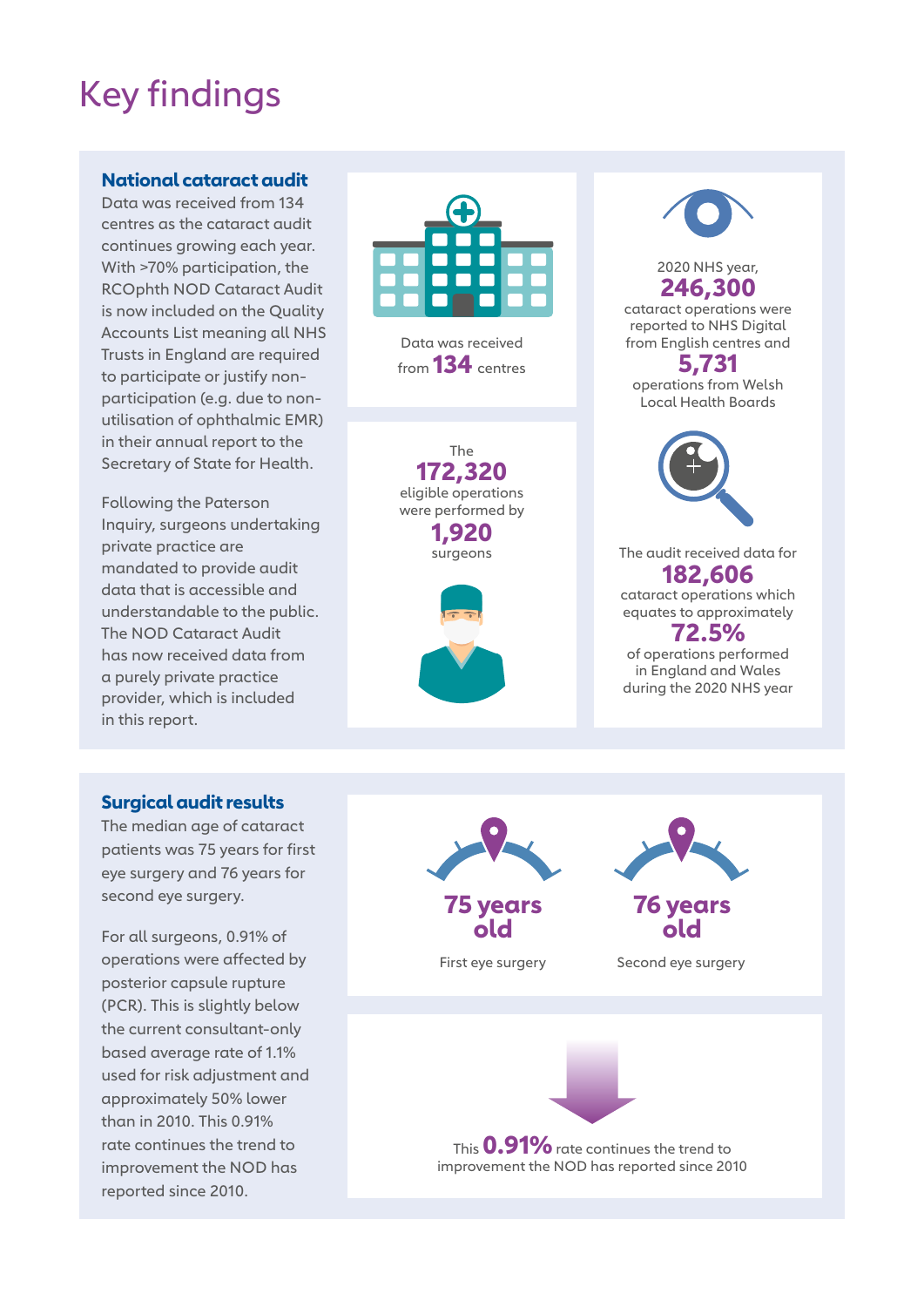

#### **Publicly funded cataract surgical activity decreased for most providers between the 2019 and 2020 NHS year (Figure 23 in the report)**



**The percentage of operations in each month of the 2020 NHS year (Figure 24 in the report)**